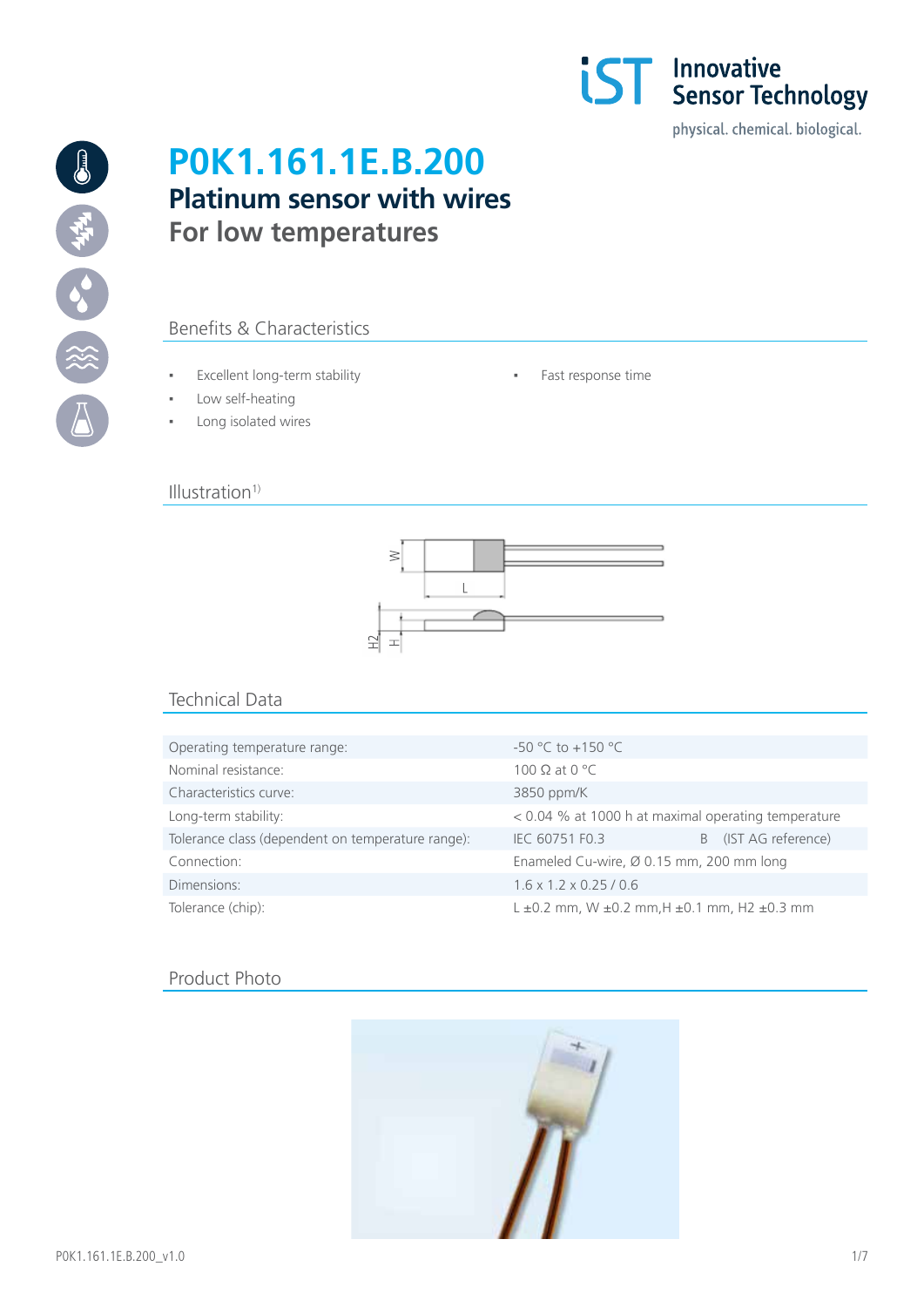

physical. chemical. biological.



## Order Information

| Description:      | tem number: | Former main reference: |
|-------------------|-------------|------------------------|
| POK1.161.1E.B.200 | 100456      | 010.00707              |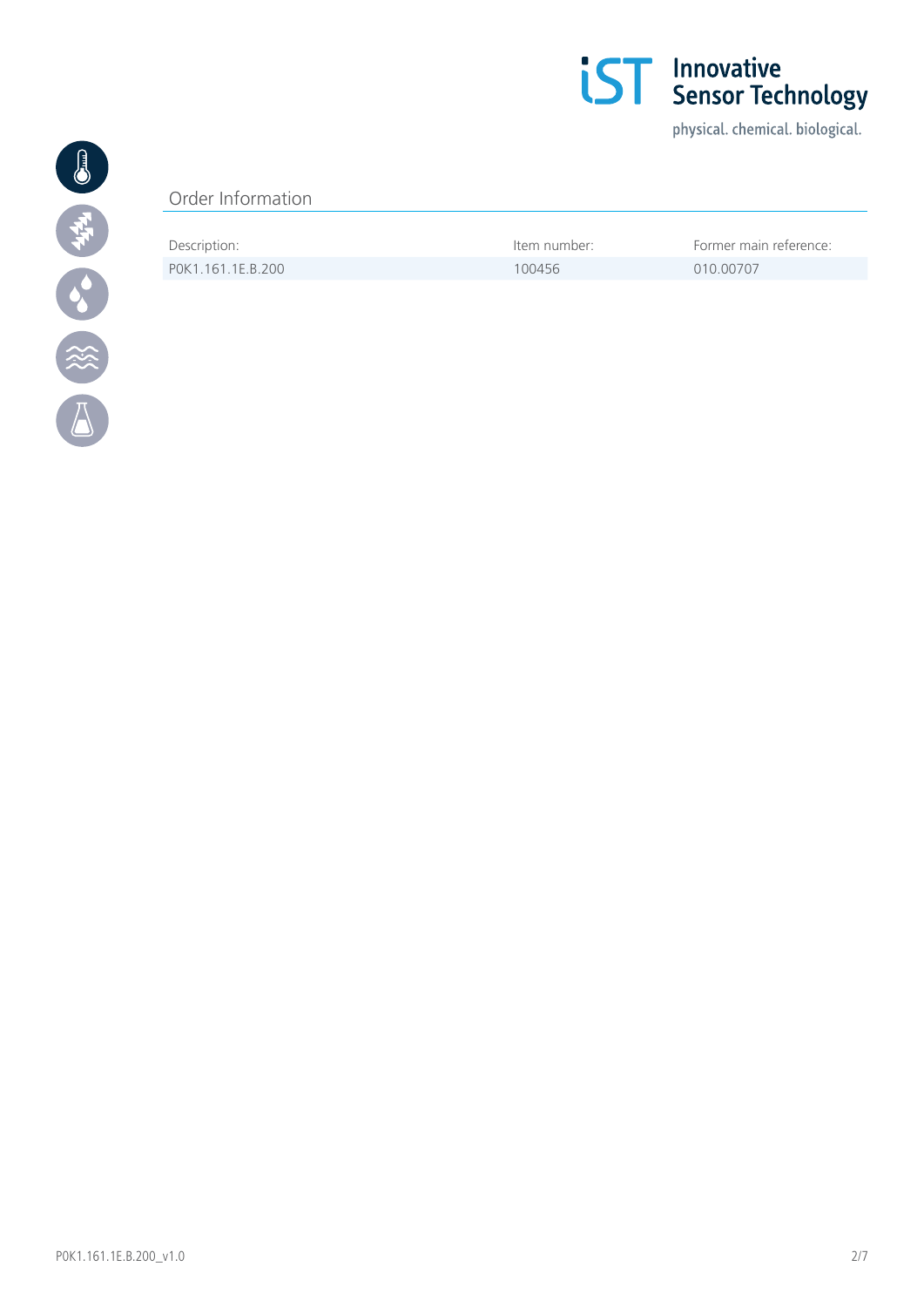

# **Application Note RTD Platinum Sensor**

## 1. General Information

In many sectors, temperature is one of the most important physically defined parameters to determine product quality, security and reliability. Temperature sensors are produced with different technologies to fit specific application requirements. IST AG has concentrated on the development and manufacturing of high-quality thinfilm temperature sensors. This know-how, partially derived from the semiconductor industry, allows IST AG to manufacture sensors in very small dimensions. Thin-film temperature sensors exhibit a very short response time due to their low thermal mass. The technologies and processes of IST AG thin-film sensors combine the positive attributes of traditional sensors - accuracy, long-term stability, repeatability and interchangeability within a wide temperature range. The advantages of thin-film mass-production create an optimal price/performance-ratio.

**IST** Innovative<br>**IST** Sensor Technology

physical. chemical. biological.

## 2. Construction

The temperature sensor consists of a high-purity platinum meander, structured on a ceramic substrate by the use of photolithography. The resistivity is laser-trimmed and precisely adjusted to the final value. The resistive structure is covered with a glass passivation layer protecting the sensor against mechanical and chemical damages. The welded lead wires are covered with an additional fixation layer.

## 3. Nominal Value and Temperature Coefficent

The nominal value of the sensor is the defined value of the sensor resistance at 0 °C. The temperature coefficient  $\alpha$ (TCR) is defined as:

 $\alpha = \frac{R_{100} - R_0}{R_{100} - R_0}$  [K<sup>-1</sup>] according to the IEC60751, 2008-07 numerical value of 0.00385 K<sup>-1</sup>.  $100 \times R_{0}$ 

Generally, the value is defined in ppm/K.

This example defines 3850 ppm/K<sup>1)</sup>.

 $R_0$  = resistance value in Ω at 0 °C  $R_{100}^{0}$  = resistance value in  $\Omega$  at +100 °C 1) Other TCRs available upon request

## 4. Long-term Stability

For all sensor types up to 7W (+750 °C), the change in ohmic value after 1000 hrs is less than 0.04 % at maximum operating temperatures.

## 5. Temperature Characteristic Curve

The curve determines the relationship between the electrical resistance and the temperature.

| $R(T) = R_0 (1 + A \times T + B \times T^2)$<br>$R(T) = R_0 (1 + A \times T + B \times T^2 + C \times [T \cdot 100] \times T^3)$ |                                                 | 0 °C to +850 °C<br>$-200$ °C to 0 °C            |                                                 |
|----------------------------------------------------------------------------------------------------------------------------------|-------------------------------------------------|-------------------------------------------------|-------------------------------------------------|
| Platinum (3850 ppm/K)                                                                                                            | Platinum (3911 ppm/K)                           | Platinum (3750 ppm/K)                           | Platinum (3770 ppm/K)                           |
| $A = 3.9083 \times 10^{-3} [^{\circ}C^{-1}]$                                                                                     | $A = 3.9692 \times 10^{-3} [^{\circ}C^{-1}]$    | $A = 3.8102 \times 10^{-3}$ [°C <sup>-1</sup> ] | $A = 3.8285 \times 10^{-3}$ [°C <sup>-1</sup> ] |
| $B = -5.775 \times 10^{-7} [^{\circ}C^{-2}]$                                                                                     | $B = -5.829 \times 10^{-7}$ [°C <sup>-2</sup> ] | $B = -6.01888 \times 10^{-7}$ [°C-2]            | $B = -5.85 \times 10^{-7}$ [°C <sup>-2</sup> ]  |
| $C = -4.183 \times 10^{-12} [^{\circ}C^{-4}]$                                                                                    | $C = -4.3303 \times 10^{-12} [^{\circ}C^{-4}]$  | $C = -6 \times 10^{-12} [^{\circ}C^{-4}]$       |                                                 |

 $R_0$  = resistance value in Ω at 0 °C

 $T$  = temperature in accordance with ITS 90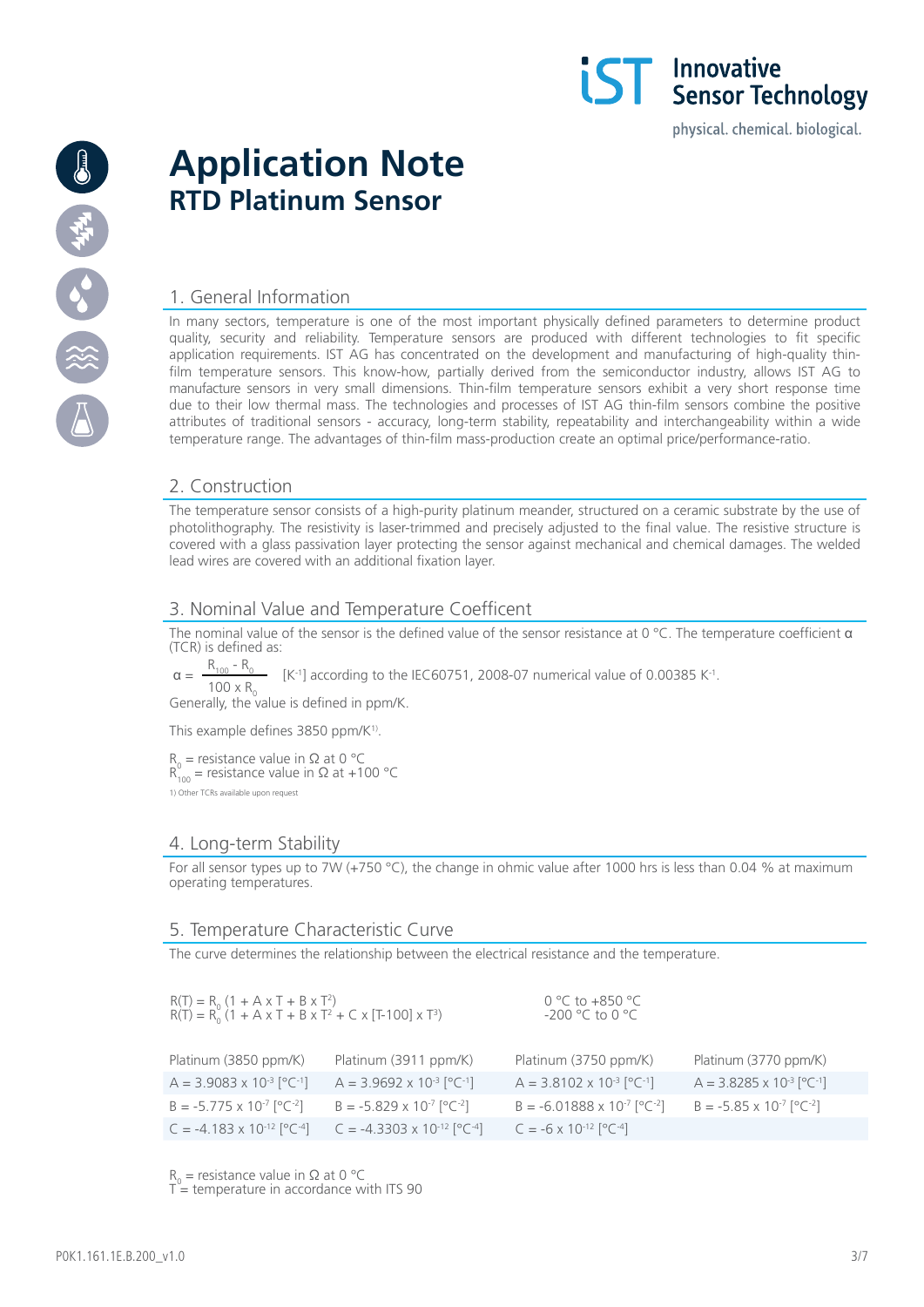



#### 6. Tolerance Classes IEC60751 Norm

Temperature sensors are classified according to IEC60751, 2008-07.

| Class               | $\pm$ deviations in $^{\circ}$ C | Temperature range of<br>validity in ${}^{\circ}C^*$ | IST AG reference |
|---------------------|----------------------------------|-----------------------------------------------------|------------------|
| IEC60751 F 0.1      | $0.10 + 0.0017 \times  T $       | $0 to +150$                                         |                  |
| IEC60751 F 0.15     | $0.15 + 0.002 \times  T $        | $-30$ to $+300$                                     | А                |
| IEC60751 F 0.3      | $0.30 + 0.005 \times  T $        | $-50$ to $+500$                                     | B                |
| IEC60751 F 0.6      | $0.60 + 0.01 \times  T $         | $-50$ to $+600$                                     |                  |
| 1/5 IEC60751 F 0.3  | $0.06 + 0.001 \times  T $        | upon request                                        | K                |
| 1/10 IEC60751 F 0.3 | $0.03 + 0.0005 \times  T $       | upon request                                        | K                |

\* Customer-specific temperature range available on request

ITI is the numerical value of the temperature in  $\degree$ C without taking leading signs into account.

The temperature curves refer to IEC60751 standards. The values in the table are for informative purposes only. Based on the assembly method and the different measurement conditions, accuracy, self-heating and response time may vary.

The measurement point is 5 mm from the wire end. For long wires (> 20 mm) the resistance is compensated (measured at room temperature) to ensure the correct resistance at the chip edge.

The resistance compensation of long wires (direct soldered or extended wires) has always to be taken into consideration for the end application. Exceptions are 3 or 4 wire solutions.

For 1/3 IEC60751, 1/5 IEC60751, 1/10 IEC60751 and 3- or 4-wire sensors please contact us.

## 7. Applied Current

The influence of the applied current is highly dependent on how the sensor is used in the application and can lead to significant self-heating effects. In general, the applied current should be as low as possible in order to reduce self-heating effects. The following values are typically used as measurement current:

| $100\ \Omega$ | $500 \Omega$           | $000 \Omega$ | $2000 \Omega$ | $10000 \Omega$ |
|---------------|------------------------|--------------|---------------|----------------|
| mA            | $.5 \text{ mA}$<br>U.J | 0.3 mA       | mA<br>◡.∠     | mA<br>◡. ।     |

Higher measurement currents can be applied as long as self-heating does not change the measurement value more than the needed measurement accuracy. The maximum current for sensors between 750°C and 1000°C should not exceed 1mA.

#### 8. Self-heating

The electric current generates self-heating resulting in errors of measurement. To minimize the error, the testing current should be kept as low as possible. The measurement error caused by self-heating is dependent on temperature error  $\Delta T = R \times I^2 / E$ 

 $E = self\text{-}heating coefficient in mW/K, R = resistance in kΩ, I = measuring current in mA$ 

#### 9. Response Time

The response time is defined as the time in seconds the sensor needs to detect the change in temperature.  $t_{0.63}$  describes the time in seconds the sensor needs to measure 63 % of the temperature change. The response ti depends on the sensor dimensions, the thermal contact resistance and the surrounding medium.

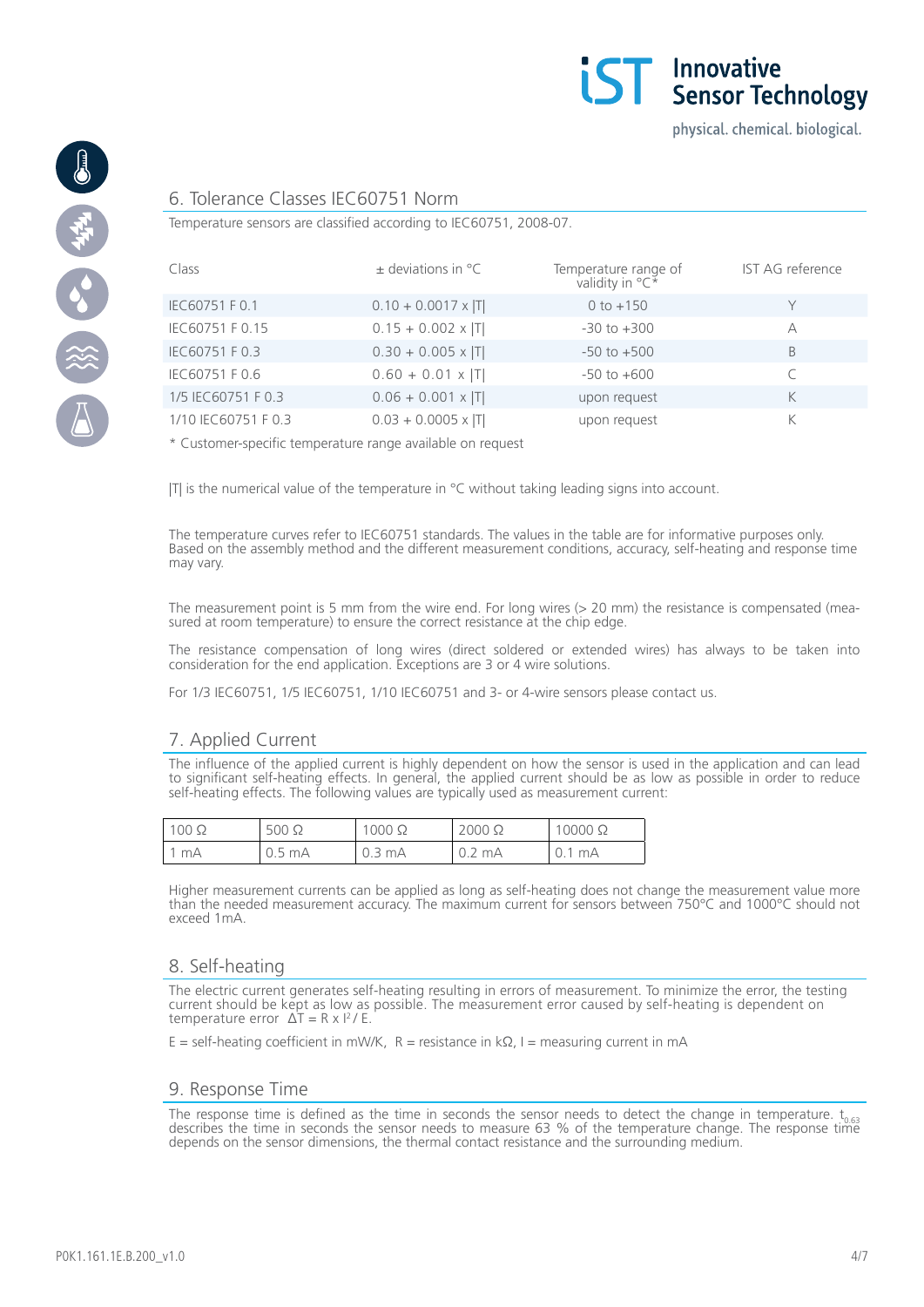|                      | Water ( $v = 0.4$ m/s)<br>Air ( $v = 1$ m/s) |                   |           | Water ( $v = 0$ m/s) |            | Air ( $v = 0$ m/s) |           |                                    |                 |                                    |
|----------------------|----------------------------------------------|-------------------|-----------|----------------------|------------|--------------------|-----------|------------------------------------|-----------------|------------------------------------|
|                      | $\rm t_{0.5}$                                | $\rm t_{_{0.63}}$ | $t_{0.9}$ | $t_{0.5}$            | $t_{0.63}$ | $t_{0.9}$          | E in mW/K | $\Delta T$ in $[mK]$ <sup>1)</sup> | E in mW/K       | $\Delta T$ in $[mK]$ <sup>1)</sup> |
| 161                  | 0.05                                         | 0.08              | 0.18      | $\left  \right $     | 1.2        | 2.5                | 12        | 8.3                                | 1.8             | 56                                 |
| 308                  | 0.08                                         | 0.1               | 0.25      | 1.2                  | 1.5        | 3.5                | 15        | 6.7                                | 2.2             | 46                                 |
| 232 (thin substrate) | 0.09                                         | 0.12              | 0.33      | 2.7                  | 3.6        | 7.5                | 40        | 2.5                                | $\overline{4}$  | 25                                 |
| 202                  | 0.11                                         | 0.16              | 0.38      | 3.6                  | 4.9        | 10.2               | 32        | 3.1                                | 3.2             | 31                                 |
| 216                  | 0.12                                         | 0.18              | 0.42      | $\overline{4}$       | 5.4        | 11                 | 36        | 2.8                                | 3.6             | 28                                 |
| 232                  | 0.15                                         | 0.2               | 0.55      | 4.5                  | 6          | 12                 | 40        | 2.5                                | $\overline{4}$  | 25                                 |
| 325                  | 0.25                                         | 0.3               | 0.7       | 5.5                  | 7.5        | 16                 | 90        | 1.1                                | 8               | 13                                 |
| 516                  | 0.25                                         | 0.3               | 0.7       | 5.5                  | 7.5        | 16                 | 80        | 1.3                                | $\overline{7}$  | 14                                 |
| 520                  | 0.25                                         | 0.3               | 0.75      | 6                    | 8.5        | 18                 | 80        | 1.3                                | $7\phantom{.0}$ | 14                                 |
| 525                  | 0.33                                         | 0.4               | 0.85      | 6.5                  | 9          | 19                 | 90        | 1.1                                | 8               | 13                                 |
| 538                  | 0.35                                         | 0.4               | 0.90      | 7.5                  | 10         | 20                 | 140       | 0.7                                | 10              | 10                                 |
| 505                  | 0.4                                          | 0.5               | 1.1       | 8                    | 11         | 21                 | 150       | 0.7                                | 11              | $\mathsf g$                        |
| 102                  | 0.33                                         | 0.4               | 0.85      | 7.5                  | 10.5       | 20                 | 140       | 0.7                                | 10              | 10                                 |
| 281                  | 2.5                                          | 4.5               | 8         | 10                   | 15         | 28                 | 60        | 1.7                                | 5.5             | 18                                 |
| $281*$               | $\overline{2}$                               | 2.5               | 5.5       | 10                   | 12         | 22                 | 45        | 2.2                                | $\overline{4}$  | 25                                 |
| 451                  | 8                                            | 10                | 22        | 12                   | 22         | 40                 | 85        | 1.2                                | 8               | 13                                 |
| $451*$               | 5                                            | 6                 | 14        | 16                   | 18         | 37                 | 60        | 1.7                                | 6.5             | 15                                 |
| <b>SMD 1206</b>      | 0.15                                         | 0.25              | 0.45      | 3.5                  | 4.2        | 10                 | 55        | 1.8                                | $\overline{7}$  | 14                                 |
| <b>SMD 0805</b>      | 0.1                                          | 0.12              | 0.33      | 2.5                  | 3          | $\,8\,$            | 38        | 2.6                                | $\overline{4}$  | 25                                 |
| FC 0603              | 0.08                                         | 0.1               | 0.25      | 1.8                  | 2.2        | 5.5                | 25        | 4                                  | 2.5             | 40                                 |

Dimensions number **Response time in seconds** Self-heating

1) Self-heating ∆T[mK] measured with Pt100 at 1 mA applied current at 0 ºC

\* Two sensing elements in the same round ceramic housing

L: Sensor length (without connections) H: Sensor height (without connections) W: Sensor width **H2: Sensor height (incl. connections and strain relief)** 

## 10. Dimensions Tolerances

Sensor width (W) ±0.2 mm Sensor length (L) ±0.2 mm Sensor height (H2) ±0.3 mm Sensor height (H) ±0.1 mm

Wire length ±1 mm (up to 30 mm) Wire length > 30 mm, tolerances according ISO 2768-1, tolerance class V (very coarse): see table below

| Wire length in mm                                         | $31 - 120$ | $121 - 400$  |            | 401-1000  1001-2000  2001-4000 |            |
|-----------------------------------------------------------|------------|--------------|------------|--------------------------------|------------|
| ISO 2768-1, tolerance class V (very coarse): $\pm 1.5$ mm |            | $\pm 2.5$ mm | $\pm 4$ mm | $\pm 6$ mm                     | $\pm 8$ mm |



physical. chemical. biological.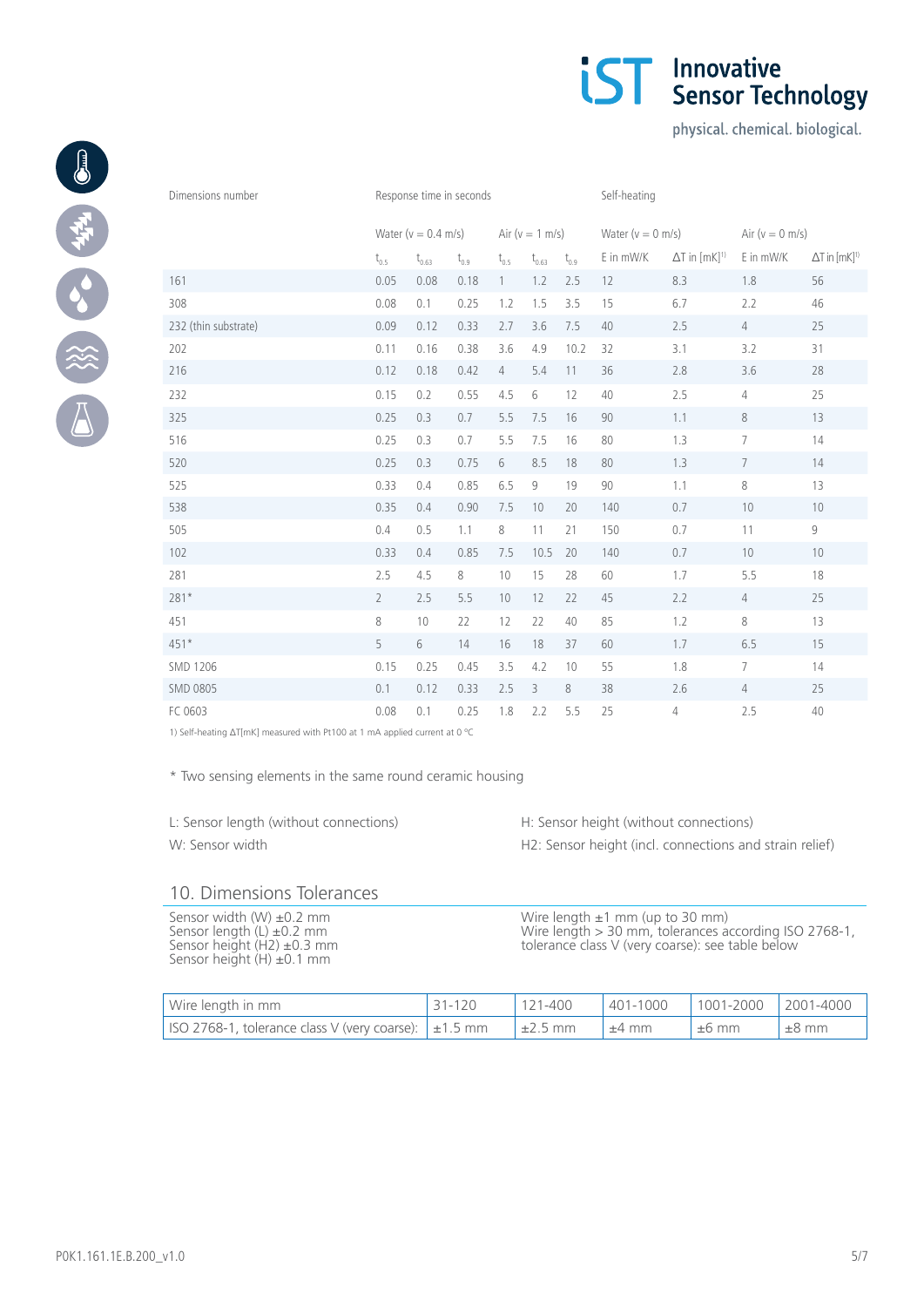physical. chemical. biological.

## 11. Operating Conditions

Platinum temperature sensors are built on the basis of very robust materials: a high temperature glass protects the meander, the substrate is mainly based on densely sintered high-purity alumina and the wire fixations enable a reliable strain relief of the welding points.

Unfortunately it is not possible to test the sensor behavior in all application and installation conditions. Therefore the customer needs to test the compatibility of the sensor element with the application and/or the installation conditions. With certain ceramic casting compounds for instance there can occur chemical reactions between the passivation glass and the fixation glass. Potential problems can also arise due to strong creeping polymers (e.g. uncured

silicones) or because of the reaction between plastic-based casting compounds with the plastic-based wire fixations, used for directly welded wires. The use of bare sensors in long-term humid environment as well as in aggressive atmospheres has to be avoided; the same applies to the direct dipping of the sensor into liquids. Furthermore mechanical pressure on the sensors, e.g. caused by hard or strong post-curing casting compounds should be avoided. Some epoxy-based casting compounds might become conductive above Tg and therefore cause a bypass via the sensor wires, which can lead to a lower resistance reading.

For sensors at higher temperatures ( $> +600$  °C) oxygen access should be guaranteed in order to counter postoxidation-effects in stainless steel housings. Alternatively the construction should be chosen in a way that no significant decrease of the oxygen partial pressure might occur in the installation. In principle, stainless steel parts should be carefully cleaned and pre-oxidized.

IST AG also offers special (customer-specific) sensors for various applications. Please don't hesitate to contact us and ask for your suitable sensor solution.

## 12. Storage

Platinum thin-film sensors must not be exposed to etching, corrosive or damp environments. Humidity above 70% rH and direct exposure to sunlight should be avoided. Additional storage precausions apply to specific sensors.

In ideal circumstances, the following parameters apply:

Temp. range: Humidity: Storage:

10 °C to 30 °C  $50 +/- 10 \%$  rH Neutral environment, no direct exposure to sunlight

#### Additional storage precausions:

Silver plated and silver wire should be packaged in an airtight wrapping to avoid tarnishing.

## 13. Voltage Sensitivity (e.g. ESD)

Platinum temperature sensors are passive components which cannot actively be protected against excess voltage events, such as ESD. In terms of ESD-sensitivity, they react similar to thin-film resistors. This means, that the ESD sensitivity is inherent to sensor design and is typically a function of size. But also, base resistance, meander design and special coating might have impact on ESD-sensitivity of platinum temperature sensors. ESD-induced damages of platinum RTDs a rarely observed in customer returns and are typically related to a specific assembly or application. In case ESD-damages are observed on the customer side, we recommend taking normal ESD precautions when handling the sensors. IST AG can also support critical applications with special design and help with the selection of sensor type.